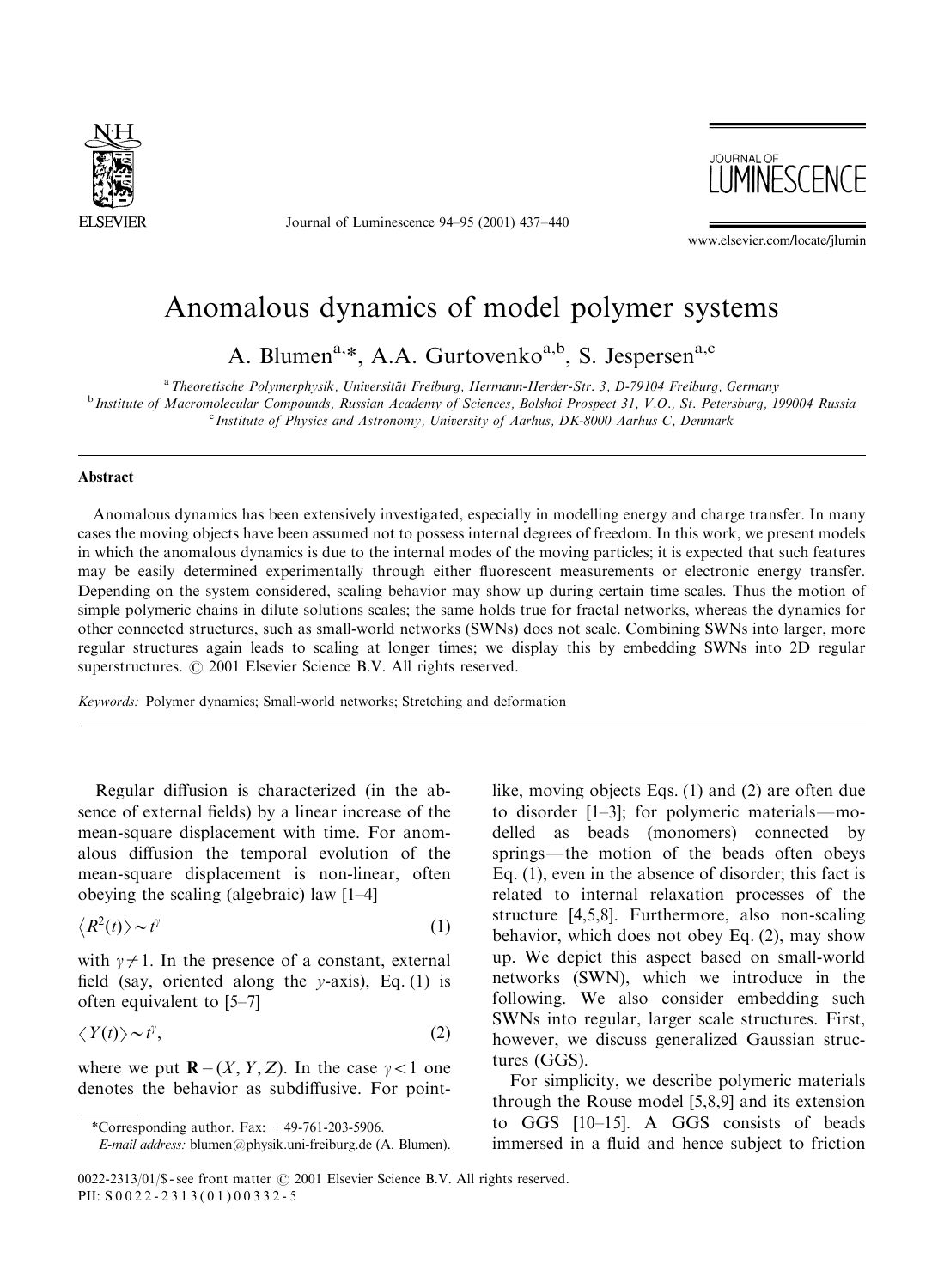(with friction constant  $\zeta$ ); the beads are connected to each other by springs (with elasticity constant K). In the Langevin framework, the position  $\mathbf{r}_l(t)$ of the lth bead of the GGS, subject to the external force  $\mathbf{F}_l(t)$  obeys:

$$
\zeta \frac{\mathrm{d}\mathbf{r}_l(t)}{\mathrm{d}t} + K \sum_{m=1}^N A_{lm} \mathbf{r}_m(t) = \mathbf{F}_l(t) + \zeta \mathbf{w}_l(t), \tag{3}
$$

where  $A = \{A_{lm}\}\$ is the connectivity matrix of the GGS  $(A_{lm}=0$  if l and m are not connected, see Refs. [10–15] for details),  $\zeta \mathbf{w}_l(t)$  is the thermal noise (here assumed to be Gaussian, with zero mean-value), and  $N$  is the total number of GGS beads. The linear system of Eq. (3) is solved by determining both the eigenvalues  $\lambda_i$  and the eigenfunctions of A. Now we let a constant force F act (from  $t=0$  on) on one of the GGS beads in the y-direction. The displacement  $Y(t)$ of the bead, averaged over all possible points of attack of  $F$  and over the thermal noise is [11,12,16]

$$
\langle Y(t) \rangle = \frac{F}{\zeta N} t + \frac{F\tau_0}{\zeta} \frac{1}{N} \sum_{i=2}^{N} \frac{1 - \exp(-\lambda_i(t/\tau_0))}{\lambda_i} \tag{4}
$$

In Eq. (4)  $\tau_0 = \zeta/K$ , and we took the zero eigenvalue to be  $\lambda_1$ . Now  $\lambda_1=0$  is associated with the motion of the centre of mass,  $\langle Y_{CM}(t)\rangle = Ft/$  $(\zeta N)$ . Evidently, from Eq. (4) at very long times  $\langle Y(t)\rangle = \langle Y_{CM}(t)\rangle$ , whereas at very short times,  $\langle Y(t)\rangle \simeq Ft/\zeta$ . These features are very general and independent of the spectrum of the eigenvalues; the particular GGS structure under consideration (and thus information about its structural matrix A) shows up only at intermediate times. Both  $\langle Y(t) \rangle$  and also the stretch  $\langle \delta Y(t) \rangle =$  $\langle Y(t) \rangle - \langle Y_{CM}(t) \rangle$  can be amenable to study using fluorescent techniques,  $\langle Y(t) \rangle$  by tracking,  $\langle \delta Y(t) \rangle$  by energy transfer between fluorescent groups attached to the polymer. In this way one has mesoscopic probes for the microscopic dynamics of the GGS under study.

In what  $\langle Y(t) \rangle$  is concerned, we consider first two special GGS structures. A linear, finite chain obeys at short and medium times

$$
\langle Y(t) \rangle \simeq \frac{F}{\sqrt{\zeta K}} t^{1/2},\tag{5}
$$

i.e. Eq. (2) with  $\gamma = 1/2$ . For GGS whose underlying structures are regular fractals of spectral dimension  $d_s < 2$  one finds in the same time-range  $[6,17]$ :

$$
\langle Y(t) \rangle \sim \frac{F}{\zeta^{1-d_s/2} K^{d_s/2}} t^{1-d_s/2},\tag{6}
$$

i.e., again scaling with  $\gamma = 1 - d_s/2$  in Eq. (2).

Scaling, however, is not always obeyed; as previously shown for star polymers and for dendrimeric structures [7,12,18] in the intermediate time domain one may find complex  $\langle Y(t) \rangle$  and  $\langle \delta Y(t) \rangle$  behaviors, which reflect the topological structure of the GGS under study. To avoid repetition of these results, we focus here on other GGSs, namely on structures of much recent interest, the SWNs [16,19,20]. SWNs are obtained by attaching long-ranged additional links (AL) between the vertices (beads) of a regular lattice; in this way SWNs interpolate between regular and random lattices [19,20]. In Fig. 1 we display (inside the magnifying glass) such a SWN; the whole picture depicts a 2D lattice built from such SWNs. The SWN construction which we use here follows closely Ref. [16]: We take a finite chain and add to each bead with probability  $p$  an AL; the other end of the AL is connected to another bead of the



Fig. 1. Two-dimensional regular lattice built from subunits which connect the vertices of a regular lattice. Exemplarily, small-world networks (SWN) are shown as subunits (magnifying glass); a Bravais unit cell of the lattice is indicated by dashed lines.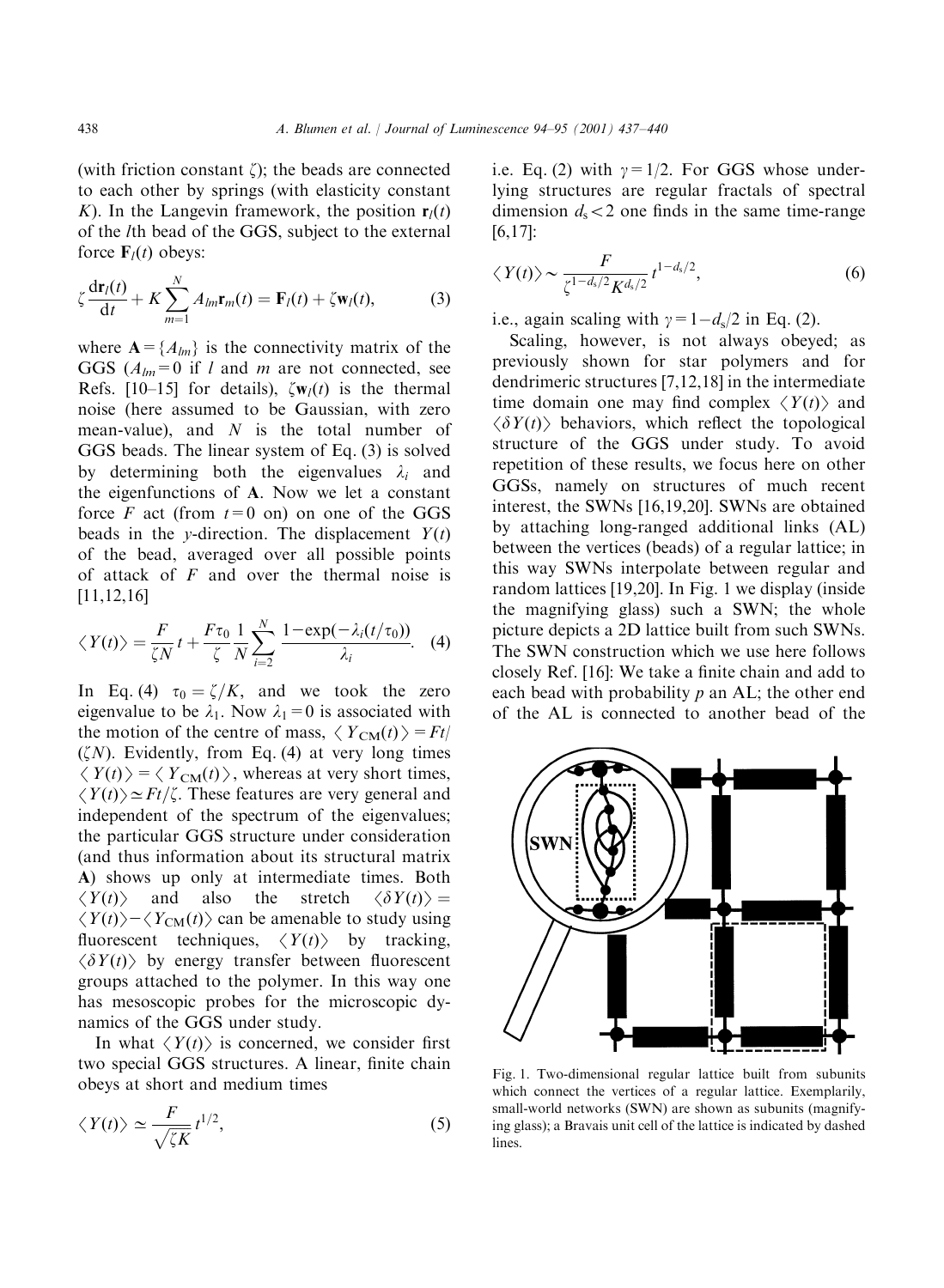chain, picked at random. Interestingly, the density  $\rho(\lambda)$  of eigenvalues of such SWNs shows a "pseudogap" [20], i.e. the distance between the smallest non-vanishing  $\lambda_i$  (call it  $\lambda_2$ ) and  $\lambda_1=0$  is often fairly large. Now  $\langle Y(t) \rangle$  depends via Eq. (4) directly on  $\rho(\lambda)$ , and the "pseudogap" situation is mirrored by  $\langle Y(t) \rangle$ , as we proceed to show.

To evaluate  $\langle Y(t) \rangle$  we start from chains with  $N=1000$  beads, and let p go from 0 (this being the simple Rouse chain) to 0.8. For each  $p$  we generate 100 SWN realizations and diagonalize the ensuing random connectivity matrices A using standard routines [21]; then we compute as in Ref. [16]  $\langle Y(t) \rangle$  and  $\langle \delta Y(t) \rangle$  using the obtained sets of  $\{\lambda_i\}.$ In Fig. 2 we plot  $\langle Y(t) \rangle$  for the above-mentioned set of p. For  $p=0$  we recover the behavior of the Rouse chain; here  $\langle Y(t) \rangle$  shows very clearly scaling domains, the subdiffusive one going as  $t^{1/2}$ , see Eq. (5). For  $p\neq 0$  we stress that even a small departure of p from 0 affects  $\langle Y(t) \rangle$ ; note that in the intermediate time domain  $\langle Y(t) \rangle$  bends downwards from the  $p=0$  case and that scaling gets lost. When p is large,  $\langle Y(t) \rangle$  displays an almost flat portion, feature related to the ''pseudogap'' in the spectrum of A; this behavior should be readily detectable by fluorescent tracking.

To highlight the flexibility of the GGS-approach we address now the problem of large polymeric



Fig. 2. Normalized displacement  $\langle Y^*(t) \rangle = \langle Y(t) \rangle \zeta / (F \tau_0)$ plotted in double logarithmic scales versus the normalized time  $t/\tau_0$ , averaged over 100 SWN realizations. Here  $N = 1000$  and p ranges from 0 to 0.8.

networks, which are often heterogeneous at small distances and rather homogeneous at large ones. As a model for such networks we construct now GGSs based on regular lattices [22,23], whose connecting subunits are SWNs [24], see Fig. 1. The evaluation of the spectrum  $\rho(\lambda)$  of the  $\{\lambda_i\}$  is now quite straightforward because the underlying regularity allows to simplify the problem using Floquet's (Bloch's) theorem [24]. To fix the ideas we use finite,  $M \times M$  square lattices, whose vertices are connected by subunits of  $n$  beads each; we let the  $M \times M$  cells be labeled by  $\Omega = (\alpha, \beta)$ , and each cell consist of  $s = 2n+1$  beads. An in-depth analysis of the problem [24] shows that the eigenvalues  $\{\lambda_i\}$  separate into subgroups  $\lambda(\mathbf{k})$ according to  $\mathbf{k}=(k_1, k_2)$ , where  $k_i=2\pi m_i/M$  and  $m_i \in \{0, M-1\}$ ; they fulfill:

$$
\lambda(\mathbf{k})C_j(\mathbf{k}) = \sum_{i=1}^s B_{ji}(\mathbf{k})C_i(\mathbf{k}),\tag{7}
$$

where the  $B_{ii}(\mathbf{k})$  are related to the **A** matrices discussed above through Fourier-transforms, and the  $C_i(\mathbf{k})$  are the eigenvectors corresponding to the  $\lambda(\mathbf{k})$ . As in solid-state physics, the problem reduces from being  $sM^2$ - to being s-dimensional. The network construction proceeds by taking a particular SWN of  $n=200$  beads as subunit and setting  $M=20$ . We change the realization of the network by changing the particular SWN subunit; in this way the network depends on the specific SWN realization. For each network realization we determine the  $B_{ii}(\mathbf{k})$  by transforming the corresponding matrix A. The set of all eigenvalues is then determined using Eq. (7), by diagonalizing  $B(k)$  for  $M^2$  different k.

We are ready to calculate  $\langle Y(t) \rangle$  and  $\langle \delta Y(t) \rangle$ , where the average includes now also the different network realizations. Now, the extension  $\langle \delta Y(t) \rangle$ can be monitored, say, by attaching a fluorescent donor near the site on which the external force acts and an acceptor near the centre of the macromolecule. For short ranged interactions the change in the donor–aceptor distance while applying external forces would be clearly visible through changes in the temporal behavior of the energy decay of the donor. In Fig. 3 we depict  $\langle \delta Y(t) \rangle$  for p going from  $p=0$  to 0.8. Evident from Fig. 3 are